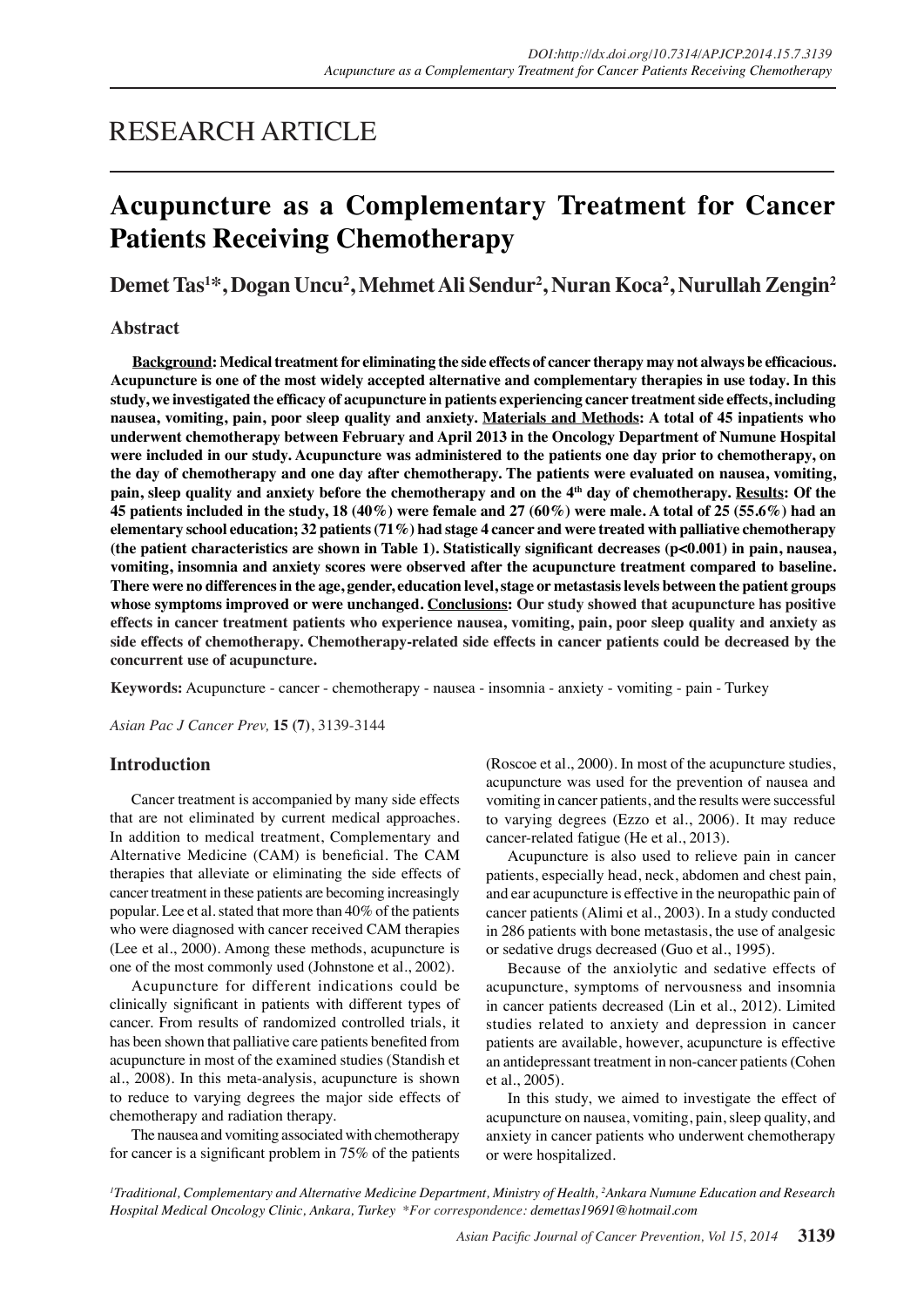## *Demet Tas et al* **Materials and Methods**

A total of 45 chemotherapy patients in the Medical Oncology Department of Ankara Numune Training and Research Hospital (ANTRH) between February 2013 and April 2013 were enrolled in the study. The ANTRH Ethics Committee approved the study. The patients were informed about the aim of the study, and volunteer and recognizant patients were included in the study. All of the patients were over 18 and diagnosed with cancer. The patients that would be hospitalized for at least 3 days and would receive chemotherapy during the hospitalization were selected for the study. The diagnosis, gender, education, treatment methods and disease stage were not taken into account. The study exclusion criteria were high fever, signs of infection, bleeding diathesis, thrombocytopenia and the absence of any antiplatelet or anticoagulant medication.

The patients were evaluated for pain, nausea, vomiting, sleep quality and anxiety before and after acupuncture.

The patients received acupuncture on 3 days starting on the day of admission to the hospital. The pain intensity was assessed by the Visual Analogue Scale (VAS) before and after series of acupuncture treatments. The oral intake and vomiting of the patients during the first 24 hours after chemotherapy were noted with respect to the VAS in Table 1. Identical questions were asked after the acupuncture treatments during chemotherapy and after the following 24 hours. Nausea (according to the oral intake) and vomiting were graded between 0 and 4 in Table 1. A decline of at least one degree after acupuncture was considered statistically significant in the ratings of nausea and vomiting.

The patients were assessed with the Insomnia Severity Index (Bastien et al., 2001) on the day of hospitalization and after the administration of acupuncture on 3 days. [The scale was validated for Turkish populations (Boysan et al, 2010). According to the index, insomnia severity was scored by asking 7 questions. A total score of 0 to 7 was evaluated as the absence of insomnia, whereas 8 to 14 as sub-threshold, 15 to 21 as moderate and 22 to 28 as severe insomnia. A decline of at least one degree in insomnia severity after the administration of acupuncture was considered statistically significant.

On the day of hospitalization and after the administration of acupuncture for 3 days, the anxiety status of patients were graded as mild, moderate of severe using the Beck Anxiety Scale (Beck et al., 1988) [The scale was validated for Turkish populations (Ulusoy et al., 1998)]. A total of 21 questions were asked, and they were scored between 0 and 3. A total score of 0-21 was evaluated as mild anxiety, whereas 21-42 was moderate and 42-63 total score was severe. A decline of at least one degree in the anxiety level after the administration of acupuncture was considered statistically significant.

Acupuncture was administered to the patients on 3 consecutive days as follows: one day prior to chemotherapy, on the chemotherapy day and one day after chemotherapy. Acupuncture was performed by an experienced licensed physician acupuncturist on 3 consecutive days between 11-12 a.m. The LI4, PC6, H7, ST36 and Liv3 points were needled bilaterally with  $0.25 \times 25$  mm, sterile disposable steel needles that were removed after 20 minutes. All of the questionnaires and inquiries were repeated on the 1st and 4th day of hospitalization.

#### *Statistical analysis*

The data analysis was performed using SPSS for Windows, version 11.5 software (SPSS, Inc., Chicago, IL, USA). The metric discrete variables were shown as the mean $\pm$ SD, and the median (25<sup>th</sup>-75<sup>th</sup> percentiles) were used for the ordinal variables. The categorical data were expressed as the number of cases and (the%).

The differences between the pre and post-acupuncture clinical scores (i.e., the VAS and the levels of vomiting, nausea, insomnia and anxiety) were evaluated by the Wilcoxon Sign Rank test. The mean age differences between the groups were compared by Student's t-test; the Mann-Whitney U test was applied for the comparisons of education level and cancer stage. The nominal data were analyzed by Pearson's Chi-square or Fisher's exact test, where appropriate.

Multiple logistic regression analysis was used to determine the independent predictors, which typically affected recovery from insomnia. Any variable whose univariable test had a p value  $< 0.25$  was accepted as a candidate for the multivariable model with all of the variables of known clinical importance.

A p value less than 0.05 was considered statistically significant.

#### **Results**

Of the 45 patients included in the study, 18 (40%) were female, and 27 (60%) were male; 25 (55.6%) patients were primary school graduates, and 32 patients (71%) were at stage 4 of cancer and receiving palliative care. Whereas 36 of the 45 patients were recurrent chemotherapy patients, 9 patients received chemotherapy for the first time. The effect of acupuncture on nausea and vomiting was not evaluated for the first time chemotherapy patients. Table 2 shows the demographic characteristics of the patients.

Compared to the pre-treatment levels, in terms of the VAS, nausea scores and anxiety level, no statistically significant difference was observed (p>0.05) between the improved and invariant groups after treatment by age, gender, education level, stage and metastasis. No further analysis was conducted because all of the factors, excluding metastasis, had a significance level over 0.25. Compared to pre-treatment, in terms of the insomnia

| <b>Table 1. Visual Analogue Scale</b> |  |  |  |  |
|---------------------------------------|--|--|--|--|
|---------------------------------------|--|--|--|--|

|               | Grade 0     | Grade 1          | Grade 2               | Grade 3        | Grade 4           |
|---------------|-------------|------------------|-----------------------|----------------|-------------------|
| Nausea        | Oral intake | Oral intake poor | Oral intake very poor | No oral intake | Continuous nausea |
| Vomiting/days | None        |                  | د .                   | $6-10$         | More than 10      |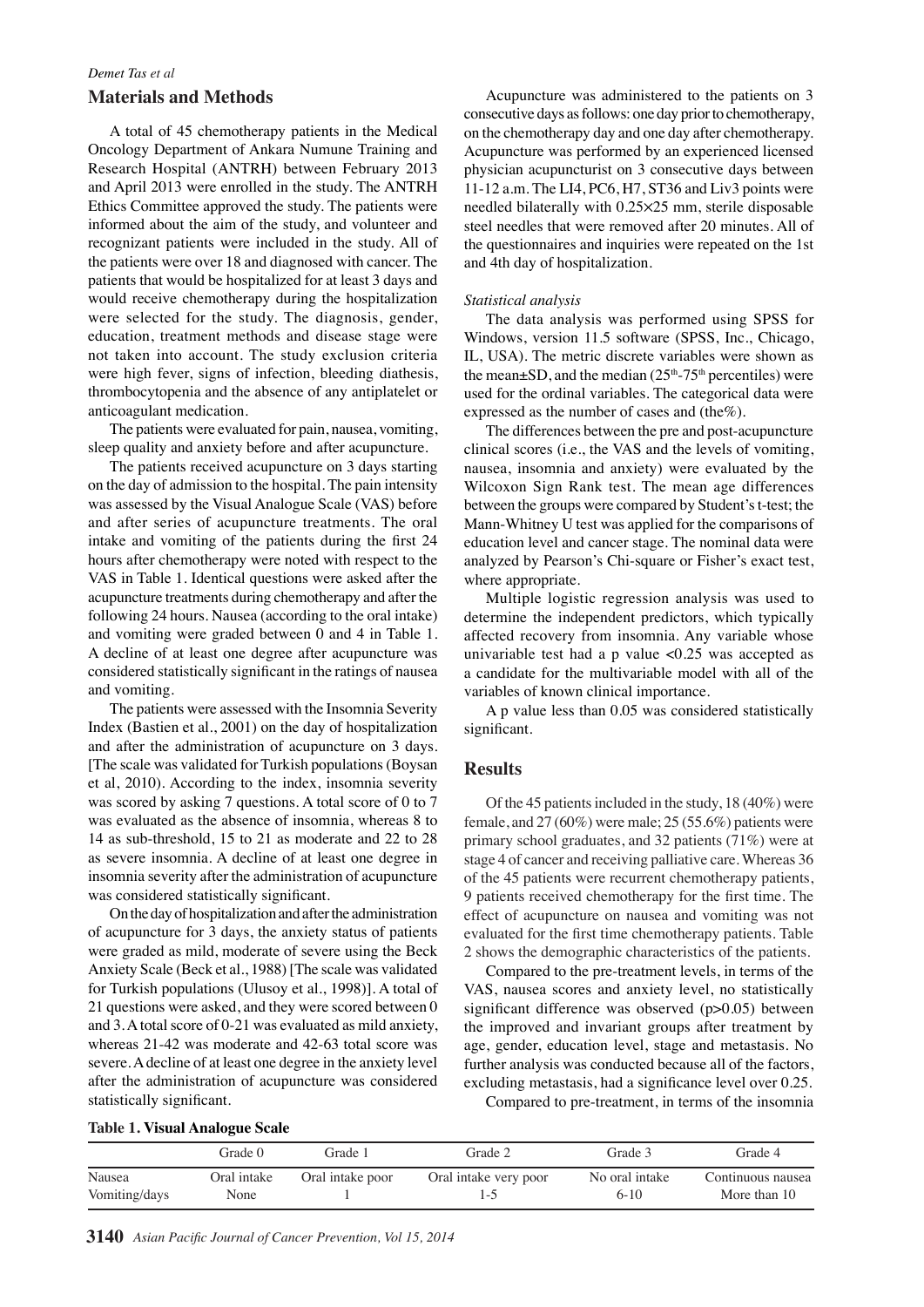| Variables                 |                             |                | $n=4.5$       |  |
|---------------------------|-----------------------------|----------------|---------------|--|
| Age                       |                             |                | $50.5 + 13.3$ |  |
| Age interval              |                             |                | 20-79         |  |
| Sex                       | Male                        | 18             | $(40.0\%)$    |  |
|                           | Female                      | 27             | $(60.0\%)$    |  |
| <b>Educational</b> status | Illiterate                  | 9              | $(20.0\%)$    |  |
|                           | Primary school graduate     | 25             | $(55.6\%)$    |  |
|                           | Junior high school graduate | 1              | $(2.2\%)$     |  |
|                           | High school graduate        | 9              | $(20.0\%)$    |  |
|                           | University graduate         | 1              | $(2.2\%)$     |  |
| Diagnosis                 | Stomach ca.                 | 13             | $(28.9\%)$    |  |
|                           | Breast ca.                  | 7              | $(15.6\%)$    |  |
|                           | NHL                         | 7              | $(15.6\%)$    |  |
|                           | Colon ca.                   | 6              | $(13.3\%)$    |  |
|                           | Head-neck ca.               | 3              | $(6.7\%)$     |  |
|                           | NSCLC                       | 3              | $(6.7\%)$     |  |
|                           | Sarcoma                     | 3              | $(6.7\%)$     |  |
|                           | Pancreatic ca.              | $\overline{c}$ | $(4.4\%)$     |  |
|                           | CUP.                        | 1              | $(2.2\%)$     |  |
| Stage                     | L                           | 1              | $(2.2\%)$     |  |
|                           | П                           | 3              | $(6.7\%)$     |  |
|                           | Ш                           | 9              | $(20.0\%)$    |  |
|                           | IV                          | 32             | $(71.1\%)$    |  |
| Treatment type            | Adjuvant chemotherapy       | 13             | $(28.9\%)$    |  |
|                           | Palliative chemotherapy     | 32             | $(71.1\%)$    |  |

**Table 2. Demographic and Clinical Characteristics of All Cases** 

\*NHL: Non-Hodgkin Lymphoma; NSCLC: Non-Small Cell Lung Cancer; CUP: Cancer of Unknown Primary

**Table 3. Distribution of Cases According to the Changes in Scores of VAS, Nausea, Vomiting, Insomnia and Anxiety Before and After Treatment**

| Variables  | Invariant    | Improved after treatment |
|------------|--------------|--------------------------|
| <b>VAS</b> | 21(46.7%)    | $24(53.3\%)$             |
| Nausea     | $10(27.8\%)$ | 26 (72.2%)               |
| Vomiting   | $17(47.2\%)$ | 19 (52.8%)               |
| Insomnia   | 26(57.8%)    | 19 (42.2%)               |
| Anxiety    | 19 (42.2%)   | $26(57.8\%)$             |

\*VAS: Visual Analogue Scale

**Table 4. Distribution of Cases According to the Status of Insomnia and Anxiety Before and After Treatment**

| Variables     |              | Pre-treatment | Post-treatment        |
|---------------|--------------|---------------|-----------------------|
| Insomnia None |              | $16(35.6\%)$  | 21 $(46.7\%)$         |
|               | Subthreshold | $9(20.0\%)$   | 9 $(20\%)$            |
|               | Moderate     | $9(20.0\%)$   | $15(33.3\%)$          |
|               | Severe       | 11 $(24.4\%)$ | $(0.0\%)$<br>$\Omega$ |
| Anxiety       | Mild         | $15(33.3\%)$  | 37 (82.2%)            |
|               | Moderate     | $23(51.1\%)$  | 7 $(15.6\%)$          |
|               | Severe       | $7(15.6\%)$   | $(2.2\%)$             |

scores, no statistically significant difference was observed (p>0.05) between the improved and invariant groups after treatment by age, gender, education level, stage and metastasis. Concerned that the age and educational status was evaluated to be effective in further analysis (p<0.25), age and education level were assessed together, and their effects on the insomnia score improvement were investigated in the next step. As a result of the multivariate analysis, the assessment of the combination of age and education level had no statistically significant effect on the insomnia improvement scores (p>0.05).

Compared to pre-treatment, a statistically significant decrease (p<0.001) was observed in all VAS, nausea, vomiting, insomnia and anxiety scores.

**Table 5. Distribution of Cases According To The Demographic Characteristics Because of Changes In Scores of VAS, Nausea, Vomiting, Insomnia and Anxiety Before and After Treatment**

| Variables                   | Invariant                       | Improved                                                                 | p value        |
|-----------------------------|---------------------------------|--------------------------------------------------------------------------|----------------|
| <b>VAS</b>                  |                                 | n:21                                                                     | n:24           |
| Age                         | $52.3 + 4.7$                    | $48.6 + 11.8$                                                            | $0.297\dagger$ |
|                             |                                 | Sex M/F 8 (38.1 %)/13 (61.9 %) 10 (41.7 %)/ 14 (58.3 %) 0.807 $\ddagger$ |                |
|                             | Educational Stat.: I/P/JHS/HS/U |                                                                          |                |
|                             | 5/9/0/7/0                       | 4/16/1/2/1                                                               | 0.614          |
| Stage: I/II/III/IV 0/2/6/13 |                                 | 1/1/3/19                                                                 | 0.258          |
| Metastasis                  | 13 $(61.9\%)$                   | 19 $(79.2\% )$                                                           | $0.202$ ‡      |
| Nausea                      | n:10                            | n:26                                                                     |                |
| Age                         | $47.0 + 10.5$                   | $51.6 + 13.8$                                                            | 0.343†         |
|                             | Sex M/F $3(30.0\%)/7(70.0\%)$   | 11 (42.3 %)/15 (57.7 %) 0.706#                                           |                |
|                             | Educational Stat.: I/P/JHS/HS/U |                                                                          |                |
|                             | 2/4/1/3/0                       | 4/17/0/5/0                                                               | 0.590          |
| Stage I/II/III/IV 0/0/3/7   |                                 | 0/2/3/21                                                                 | 0.715          |
| Metastasis                  | $7(70.0\%)$                     | 21 $(80.8\%)$                                                            | 0.658#         |
| Vomiting                    | n:17                            | n:19                                                                     |                |
| Age                         | $50.7 \pm 10.5$                 | $50.0 \pm 15.0$                                                          | 0.883+         |
|                             | Sex M/F $5(29.4\%)/12(70.6\%)$  | 9 (47.4 %)/10 (52.6 %) 0.270 $\ddagger$                                  |                |
|                             | Educational Stat.: I/P/JHS/HS/U |                                                                          |                |
|                             | 3/9/1/4/0                       | 3/12/0/4/0                                                               | 0.827          |
| Stage I/II/III/IV 0/0/5/12  |                                 | 0/2/1/16                                                                 | 0.594          |
| Metastasis                  | 12 $(70.6\%)$                   | $16(84.2\%)$                                                             | 0.434#         |
| Insomnia                    | n:26                            | n:19                                                                     |                |
| Age                         | $53.0 \pm 11.7$                 | $47.2 + 14.8$                                                            | $0.153\dagger$ |
|                             | Sex M/F 11 (42.3 %)/15 (57.7 %) | $7(36.8\%)/12(63.2\%)$                                                   | 0.712‡         |
|                             | Educational Stat.: I/P/JHS/HS/U |                                                                          |                |
|                             | 8/13/1/4/0                      | 1/12/0/5/1                                                               | 0.050          |
| Stage I/II/III/IV 1/1/7/17  |                                 | 0/2/2/15                                                                 | 0.394          |
| Metastasis                  | 17 $(65.4\% )$                  | 15 $(78.9\%)$                                                            | 0.321‡         |
| Anxiety                     | n:19                            | n:26                                                                     |                |
| Age                         | $50.3 \pm 13.4$                 | $50.7 \pm 13.4$                                                          | 0.926†         |
|                             | Sex M/F $9(47.4\%)/10(52.6\%)$  | $9(34.6\%)/17(65.4\%)$                                                   | 0.388‡         |
|                             | Educational Stat.: I/P/JHS/HS/U |                                                                          |                |
|                             | 5/8/1/4/1                       | 4/17/0/5/0                                                               | 0.919          |
| Stage I/II/III/IV 1/2/5/11  |                                 | 0/1/4/21                                                                 | 0.080          |
| Metastasis                  | 11 $(57.9%$                     | 21 $(80.8\%)$                                                            | $0.094$ ±      |

\*M/F: Male/Female, I/P/JHS/HS/U: Illiterate/Primary/Junior High School/High School/University, †: Student's t-Test, ‡: Pearson's Chi-square Test, ¶: Mann-Whitney U Test, #: Fisher's Exact Chi-square

**Table 6. The Scores of VAS, Nausea, Vomiting, Insomnia and Anxiety Before After Treatment**

| Variables  | Pre-treatment | Post-treatment | p value* |
|------------|---------------|----------------|----------|
| <b>VAS</b> | $(2-8)$       | 2 $(1-5)$      | < 0.001  |
| Nausea     | $(1-3)$       | $0.5(0-1)$     | < 0.001  |
| Vomiting   | $1.5(1-2)$    | $(0-1)$        | < 0.001  |
| Insomnia   | $(0-2.5)$     | $(0-2)$        | < 0.001  |
| Anxiety    | $(0-1)$       | $(0-0)$        | < 0.001  |

\*Wilcoxon Signed-Rank Test; \*\*Data shown in the form of media (25.percentile-75. percentile)

## **Discussion**

Many cancer patients use a CAM therapy during or after treatment. Acupuncture, which is a CAM method, is widely used to eliminate the side effects of chemotherapy in cancer patients and in palliative care (Towler et al., 2013).

With the increase in the number of surviving cancer patients after intensive treatment, there is also an increase in the incidence of side effects. Acupuncture is effective in the treatment and management of the side effects of chemotherapy and radiation therapy. A single session of acupuncture treatment could be beneficial for cancer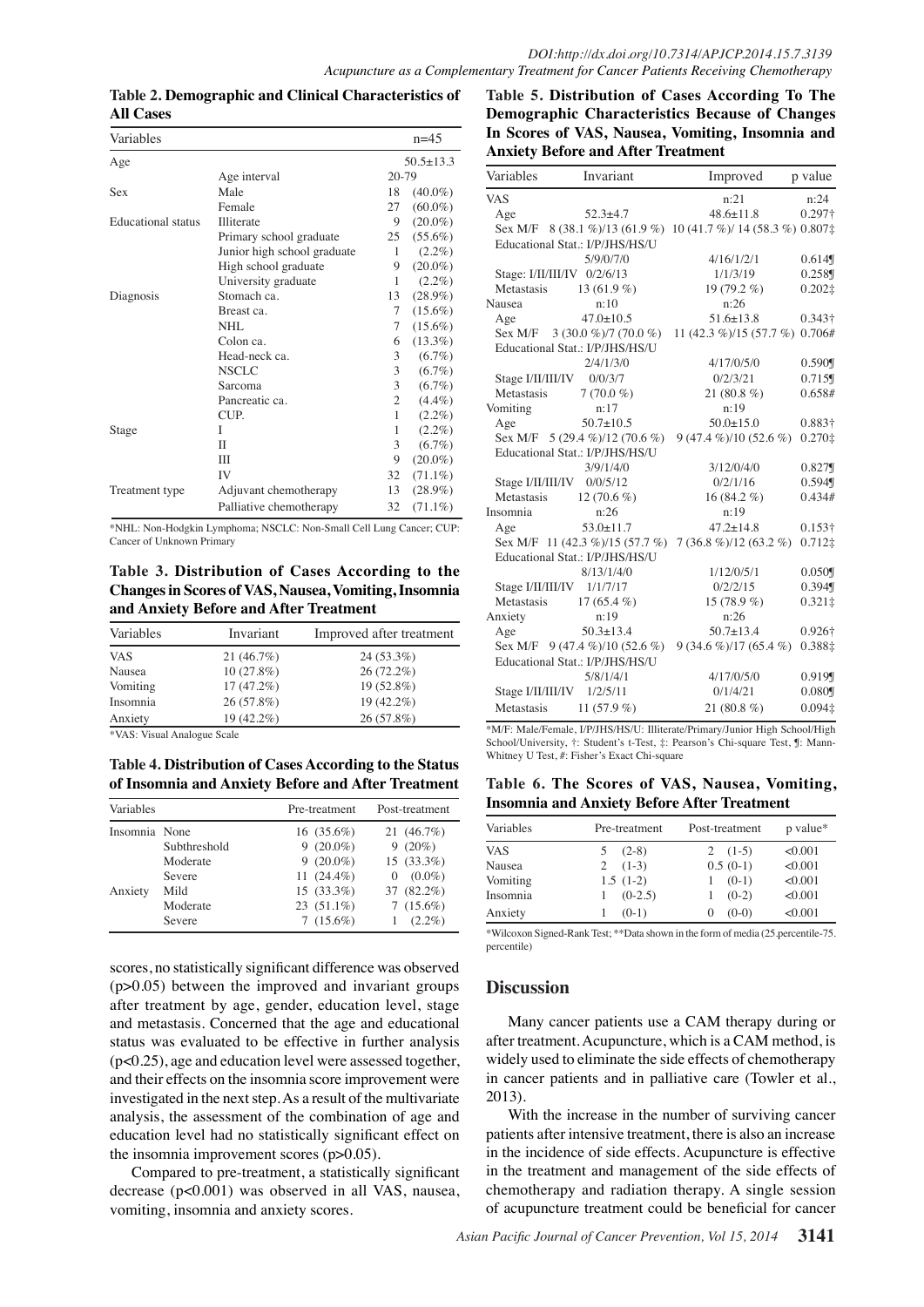#### *Demet Tas et al*

treatment side effects such as nausea, vomiting, dry mouth and constipation, as well as for pain, depression and anxiety (Lin et al., 2012; Cohen et al., 2013).

In this study we aimed to investigate the effect of acupuncture on nausea, vomiting, pain, sleep quality, and anxiety in cancer patients who undergo chemotherapy or inpatient treatment. The oncology patients hospitalized for chemotherapy had acupuncture with a combination of more than one point in the same session in a holistic treatment approach. When we evaluated the results of our study, a statistically significant decline in symptoms of the patients was detected.

Nausea is a common side effect of chemotherapy. The intensity and frequency of nausea was found to decrease after acupuncture following the administration of an antiemetic in rheumatic patients who received chemotherapy in a study by A. Josefson et al. The number of patients vomiting during the current hospitalization decreased compared to during the previous chemotherapy (Josefson and Kreuter, 2003).

In a study by Vickers et al. in breast cancer patients receiving high-dose chemotherapy, with the addition of acupuncture to conventional therapy, symptoms of nausea and vomiting decreased in patients compared to the placebo group (Vickers et al., 2004). In another study, a group of patients who received high-dose chemotherapy after bone marrow transplantation were administered acupuncture with ondansetron; comparing the acupuncture group with the placebo group, acupuncture was not beneficial in the prevention of chemotherapy-induced nausea and vomiting (Streitberger et al., 2003).

In our study, a comparison of the levels of nausea and vomiting of the patients after the previous chemotherapy session with the levels of nausea and vomiting of the patients receiving chemotherapy with acupuncture showed that the symptoms were decreased in 72.2% of the patients with nausea and in 52.8% of patients with vomiting.

Acupuncture point PC6 is typically used to treat nausea and vomiting. Ezzo J et al. found that acupressure, electroacupuncture or acupressure at PC6 was useful for treating nausea and vomiting. Other studies (Ezzo et al., 2006) are needed, however, we effectively used points PC6 and ST36 together to treat nausea and vomiting.

In a study with fMRI, an increase in signaling was detected in the hypothalamus, insula, and cerebellum (the nodulus portion and uvula) of the brain by stimulating the PC6 point. With this study, the sedative effect observed in the clinic during acupuncture for nausea at the PC6 point is also shown in the laboratory (Bai et al., 2010). In our study, the HT7 and Liv3 points were used to increase the sedative effect of acupuncture at PC6. A decline in anxiety levels and the severity of insomnia in the patients was detected.

Acupuncture is useful for reducing the severity of anxiety (Pilkington et al., 2007). In our study, the rate of serious anxiety decreased from 15.6% to 2.2% before and after acupuncture, respectively. There was a 57.8% reduction in the severity of anxiety in all of the patients.

In Germany, acupuncture in patients with minor depression was superior to sham acupuncture (Eich et al., 2000). Zhang et al. compared acupuncture and doxepin,

an anxiolytic, for anxiety and found that the results were similar (Zhang et al., 2003). The effect of acupuncture on symptoms such as nausea, vomiting and pain as well as anxiety and the mood status of cancer patients was evaluated and reported to be useful in other studies (Cohen et al., 2005; Lu et al., 2008; Towler et al., 2013).

Acupuncture for vasomotor symptoms and mood disorders in breast cancer patients was more efficient than relaxation therapy and was effective for vasomotor symptoms, anxiety and insomnia by increasing endogenous opioids, including beta-endorphin and serotonin (Sok et al., 2003). Patients reported that the severity of insomnia decreased after acupuncture;11% of severe insomnia was eliminated after acupuncture.

Although Cheuk DK et al. found acupuncture useful in some studies, they did not recommend it for the treatment of insomnia because of the studies were poorly designed and heterogeneous (Cheuk et al., 2012). In another review, acupuncture was effective in reducing insomnia (Sok et al., 2003). In the study conducted by Cheng CH et al., there was an increase in NREM sleep in rats after electroacupuncture. (Cheng et al., 2011).

Another study reported that acupuncture improved the quality and duration of sleep and increased melatonin in 18 patients suffering from insomnia and anxiety symptoms. Although the entire interaction is unknown, it is hypothesized that melatonin interacts with opioid peptides. Acupuncture is useful in the treatment of anxiety and insomnia because of its effect on the dopaminergic and serotonergic neurons and the opiate system as well as for its pain relief feature. These effects tend to interact with each other (Spence et al., 2004; Yano et al., 2004; Nedstrand et al., 2006).

The studies related to insomnia were not conducted specifically as anxiety studies in cancer patients. These symptoms were evaluated with several symptoms in cancer patients, as in our study, and acupuncture was cited as useful in treating the anxiety and sleep problems frequently seen in patients diagnosed with cancer (Nedstrand et al., 2006; Standish et al., 2008; Lin et al., 2012; Towler et al., 2013).

In the USA, 75% of advanced cancer cases receive pain treatment. In Europe, it was found that 72% of cancer patients suffer from pain. In a review by Choi TY et al., acupuncture was shown to reduce the necessary dosage of painkillers in some randomized controlled studies, although in other studies, the effect of acupuncture for cancer pain was reported to be very limited (Choi et al., 2012). In our study, we found that acupuncture is useful in reducing pain complaints in patients with cancer.

Opioid-based analgesics are mainly used for cancer pain, and these have serious side effects such as nausea and constipation. Because acupuncture has very few side effects, it is preferred for cancer pain. Although acupuncture is commonly used in palliative treatment centers, the evidence level for cancer pain was found to be low (Paley et al., 2011). The National Comprehensive Cancer Network Guide suggests the use of acupuncture with conventional therapy for cancer (Lu and Rosenthal, 2013). In the study by Chan et al., better results were obtained in the acupuncture treatment group compared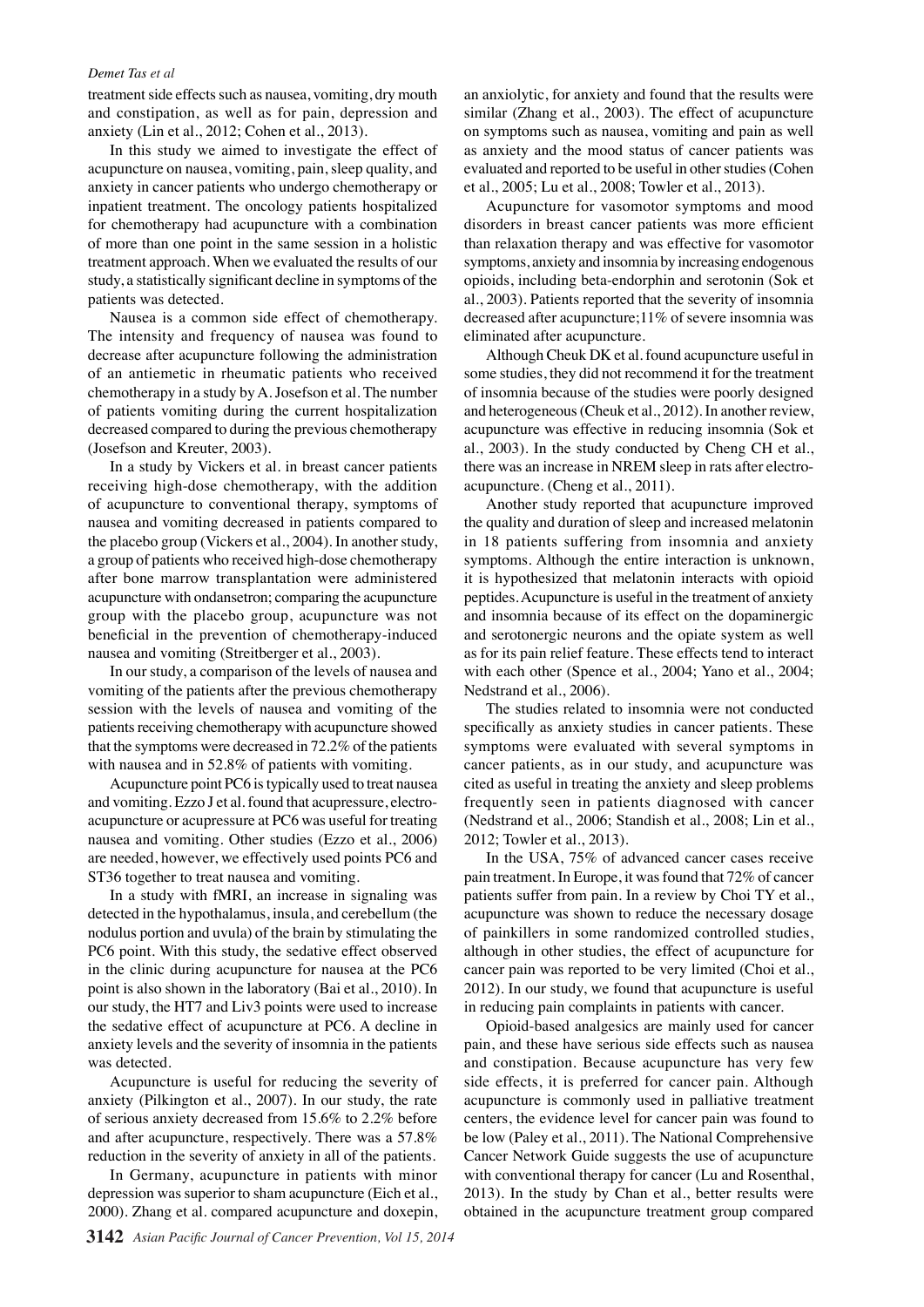#### *DOI:http://dx.doi.org/10.7314/APJCP.2014.15.7.3139 Acupuncture as a Complementary Treatment for Cancer Patients Receiving Chemotherapy*

to the group of cancer patients who received different analgesics according to the severity of pain (Chen et al., 2008). A positive change in pain levels and the quality of life of 8 cancer patients who received acupuncture treatment was reported in a study by Vinjam SP et al. (2013).

A reduction in pain complaints after acupuncture was reported in a group of 28 cancer patients with benign soft tissue pain, neuropathic pain, and benign and malignant bone pain (Leng, 1999).

After acupuncture, a decrease in pain intensity was detected in 53.3% of the patients reporting pain. Seventyone percent of our patients were diagnosed with metastatic cancer, and it was assumed that the pain of these patients was probably cancer pain. The etiology of the pain was not determined in our study.

In our study, the results obtained in terms of nausea, vomiting, anxiety, insomnia and pain were not affected by the characteristics of the patients' demographics (age, gender, education level) or the stage of the disease. Our results would probably have been different if the effect of demographic characteristics could be evaluated with more patients.

A single session of acupuncture treatment was found to benefit patients with nausea, vomiting, anxiety, insomnia and pain as side effects of chemotherapy for cancer. We hypothesize that acupuncture treatment with a holistic approach might be useful in oncology centers because it causes fewer side effects than conventional treatments.

## **References**

- Alimi D, Rubino C, Pichard-Leandri E, et al (2003). Analgesic effect of auricular acupuncture for cancer pain: a randomized, blinded, controlled trial. *J Clin Oncol*, **21**, 4120-6.
- Bai L, Yan H, Li L, et al (2010). Neural specificity of acupuncture stimulation at pericardium 6: evidence from n FMRI study. *J Magn Reson Imaging*, **31**, 71-7.
- Bastien CH, Vallieres A, Morin CM (2001). Validation of the Insomnia Severity Index as an outcome measure for insomnia research. *Sleep Med*, **2**, 297-307.
- Beck AT, Epstein N, Brown G, Steer RA (1988). An inventory for measuring clinical anxiety: psychometric properties. *J Consult Clin Psychol*, **56**, 893-7.
- Boysan M, Gulec M, Besiroglu L, Kalafat T (2010). Psychometric properties of the Insomnia Severity Index in Turkish sample. *Anadolu Psikiyatri Dergisi*, **11**, 248-52.
- Chen ZJ, Guo YP, Wu ZC (2008). Observation on the therapeutic effect of acupuncture at pain points on cancer pain. *Zhongguo Zhen Jiu*, **28**, 251-3.
- Cheng CH, Yi PL, Lin JG, Chang FC (2011). Endogenous opiates in the nucleus tractus solitarius mediateelectroacupunctureinduced sleep activities in rats. *Evid Based Complement Alternat Med*,159209.
- Cheuk DK, Yeung WF, Chung KF, Wong V (2012). Acupuncture for insomnia. *Cochrane Database Syst Rev*, **12**, 9.
- Choi TY, Lee MS, Kim TH, Zaslawski C, Ernst E (2012). Acupuncture for the treatment of cancer pain: a systematic review of randomised clinical trials. *Support Care Cancer*, **20**, 1147-58.
- Cohen AJ, Menter A, Hale L (2005). Acupuncture: role in comprehensive cancer care-a primer for the oncologist and review of the literature. *Integr Cancer Ther*, **4**, 131-43.
- Eich H, Agelink MW, Lehmann E, Lemmer W, Klieser E (2000). Acupuncture in patients with minor depressive episodes and generalized anxiety. Results of an experimental study. *Neurol Psychiatr*, **68**, 137-44.
- Ezzo J, Streitberger K, Schneider A (2006). Cochrane systematic reviews examine P6 acupuncture-point stimulation for nausea and vomiting. *J Altern Complement Med*, **12**, 489-95.
- Guo R, Zhang L, Gong Y, Zhang B (1995). The treatment of pain in bone metastasis of cancer with the analgesic decoction of cancer and the acupoint therapeutic apparatus. *J Tradit Chin Med*, **15**, 262-4.
- He XR, Wang Q, Li PP (2013). Acupuncture and moxibustion for cancer-related fatigue: a systematic review and metaanalysis. *Asian Pac J Cancer Prev*, **14**, 3067-74.
- Johnstone PA, Polston GR, Niemtzow RC, Martin PJ (2002). Integration of acupuncture into the oncology clinic. *Palliat Med*, **16**, 235-9.
- Josefson A, Kreuter M (2003). Acupuncture to reduce nausea during chemotherapy treatment of rheumatic diseases. *Rheumatology*, **42**, 1149-54.
- Lee MM, Lin SS, Wrensch MR, Adler SR, Eisenberg D (2000). Alternative therapies used by women with breast cancer in four ethnic populations. *J Natl Cancer Inst*, **92**, 42-7.
- Leng G (1999). A year of acupuncture in palliative care. *Palliat Med*, **13**, 163-4.
- Lin JG, Chen YH (2012). The role of acupuncture in cancer supportive care. *Am J Chin Med*, **40**, 219-29.
- Lu W, Dean-Clower E, Doherty-Gilman A, Rosenthal DS (2008). The value of acupuncture in cancer care. *Hematol Oncol Clin North Am*, **22**, 631-48.
- Lu W, Rosenthal DS (2013). Acupuncture for cancer pain and related symptoms. *Curr Pain Headache Rep*, **17**, 321.
- Nedstrand E, Wyon Y, Hammar M, Wijma K (2006). Psychological well-being improves in women with breast cancer after treatment with applied relaxation or electroacupuncture for vasomotor symptom. *J Psychosom Obstet Gynaecol*, **27**, 193-9
- Paley CA, Bennett MI, Johnson MI (2011). Acupuncture for cancer-induced bone pain. *Evid Based Complement Alternat Med*, 671043.
- Pilkington K, Kirkwood G, Rampes H, Cummings M, Richardson J. Acupuncture for anxiety and anxiety disorders-a systematic literature review. *Acupunct Med*, **25**, 1-10.
- Roscoe JA, Morrow GR, Hickok JT, Stern RM (2000). Nausea and vomiting remain a significant clinical problem: Trends over time in controlling chemotherapy-induced nausea and vomiting in 1413 patients treated in community clinical practices. *J Pain Symptom Manage*, **20**, 113-21.
- Sok SR, Erlen JA, Kim KB (2003). Effects of acupuncture therapy on insomnia. *J Adv Nurs*, **44**, 375-84.
- Spence DW, Kayumov L, Chen A, et al (2004). Acupuncture increases nocturnal melatonin secretion and reduces insomnia and anxiety: a preliminary report. *J Neuropsychiatry Clin Neurosci*, **16**, 19-28.
- Standish LJ, Kozak L, Congdon S (2008). Acupuncture is underutilized in hospice and palliative medicine. *Am J Hosp Palliat Care*, **25**, 298-308.
- Streitberger K, Friedrich-Rust M, Bardenheuer H, et al (2003). Effect of acupuncture compared with placebo-acupuncture at P6 as additional antiemetic prophylaxis in high-dose chemotherapy and autologous peripheral blood stem cell transplantation: a randomized controlled single-blind trial. *Clin Cancer Res*, **9**, 2538-44.
- Towler P, Molassiotis A, Brearley SG (2013). What is the evidence for the use of acupuncture as an intervention for symptom management in cancer supportive and palliative